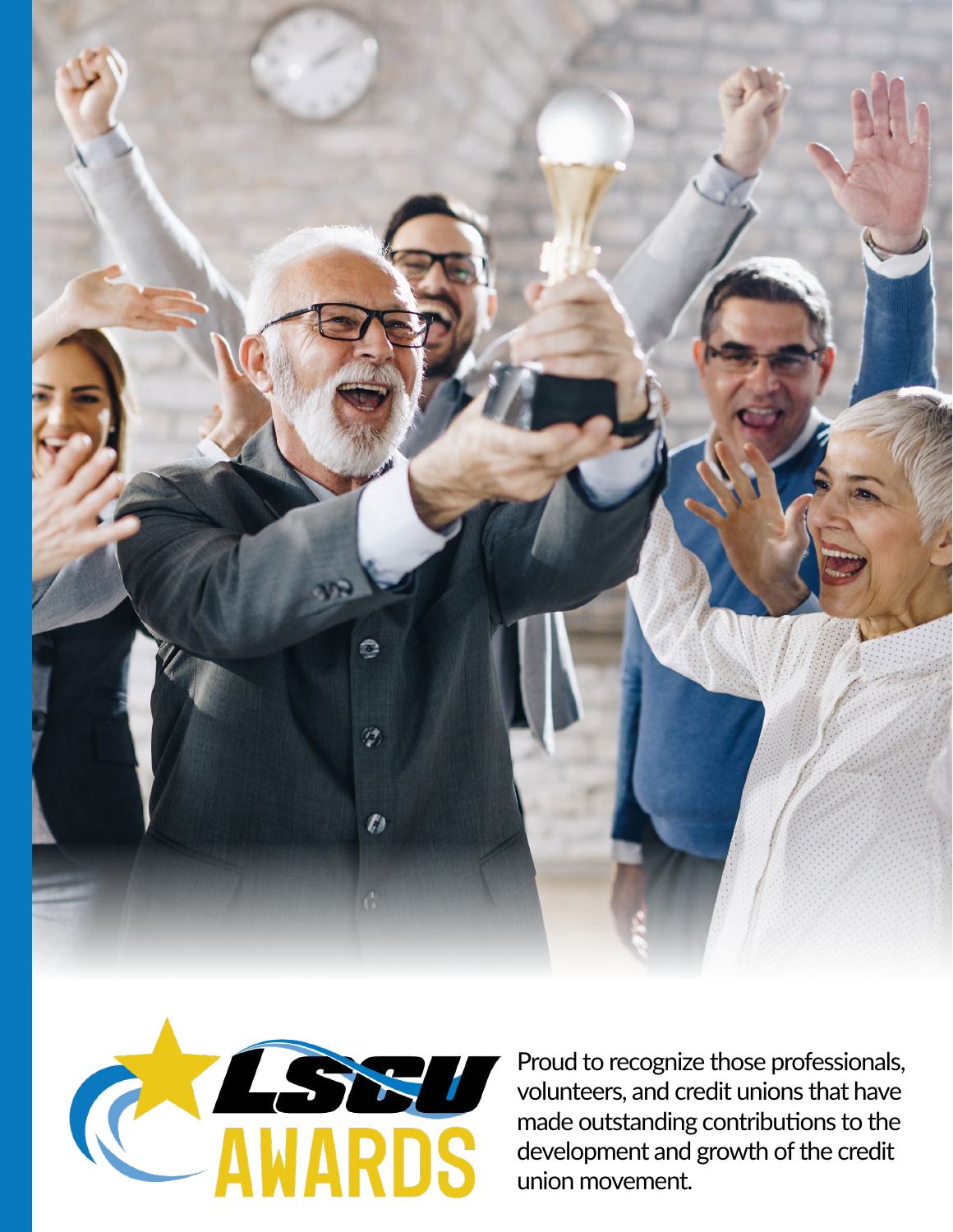## **Awards Overview**

### **Professional of the Year Awards**

The Credit Union Professional of the Year Award recognizes credit union professionals at the League of Southeastern Credit Unions & Affiliates (LSCU)-affiliated credit unions who deserve recognition for their contributions to advance the credit union movement in their state and/or the nation. One Professional of the Year will be selected from Alabama, Florida, and Georgia.

Individuals nominated for these awards shall have a record of one or more of the following:

Productive service to their credit union, the League and its affiliates, chapters, and/or Credit Union National Association; and/or significant contributions to the credit union movement and/or the international credit union system.

#### Entry submission must include the following:

- Overview of no more than 250 words that summarizes the accomplishments of the professional, including the following:
	- Current and previous positions
	- Number of years involved with the credit union movement
	- Chapter involvement
	- Governmental affairs involvement
	- Service to the League and/or CUNA
- Information on impact of the professional on credit union growth, service to members, service to the community and service to the credit union movement
- Supporting documents that address the criteria listed above, such as news coverage, recognition for community service, social media coverage, press releases, etc.

### **Volunteer of the Year Awards**

The Credit Union Volunteer of the Year Award recognizes volunteers from League of Southeastern Credit Unions & Affiliates (LSCU) affiliated credit unions who have selflessly contributed time, effort, and talent to the development of the credit union movement in their state. One Volunteer of the Year will be selected from Alabama, Florida, and Georgia.

#### Entry submission must include the following:

- $\bigstar$  Overview of no more than 250 words that summarizes the service of the volunteer, including the following:
	- Volunteer's current position
	- Number of years involved with the credit union movement
	- Number of years on the board of directors and other leadership positions
	- Committee involvement
	- Chapter involvement
	- Governmental affairs involvement
	- Service to the League and/or CUNA
	- Civic/community involvement
	- Educational efforts to enhance their credit union

## **Young Professional of the Year**

The Young Professional of the Year Award recognizes an outstanding League of Southeastern Credit Unions & Affiliates (LSCU) affiliated credit union professional, age 40 or under, who has demonstrated proven dedication and enthusiasm for the credit union movement.

#### Entry submission must include the following:

- Comprehensive overview of no more than 250 words that summarizes the accomplishments of the young professional, including one of the following:
	- Dedicated time and effort in credit union education/career development programs to achieve a higher level of knowledge and expertise
	- Contributed in an exemplary manner to enrich the lives of credit union members or fellow citizens in the community
	- Demonstrated leadership in promoting the credit union philosophy and uniqueness through specific activities for members or the community
- Supporting documents that address the young professional's accomplishments in the overview, such as news coverage, recognition for community service, social media coverage, press releases, etc.

\*Special consideration will be given to active members of the Young Professionals Group (YPG).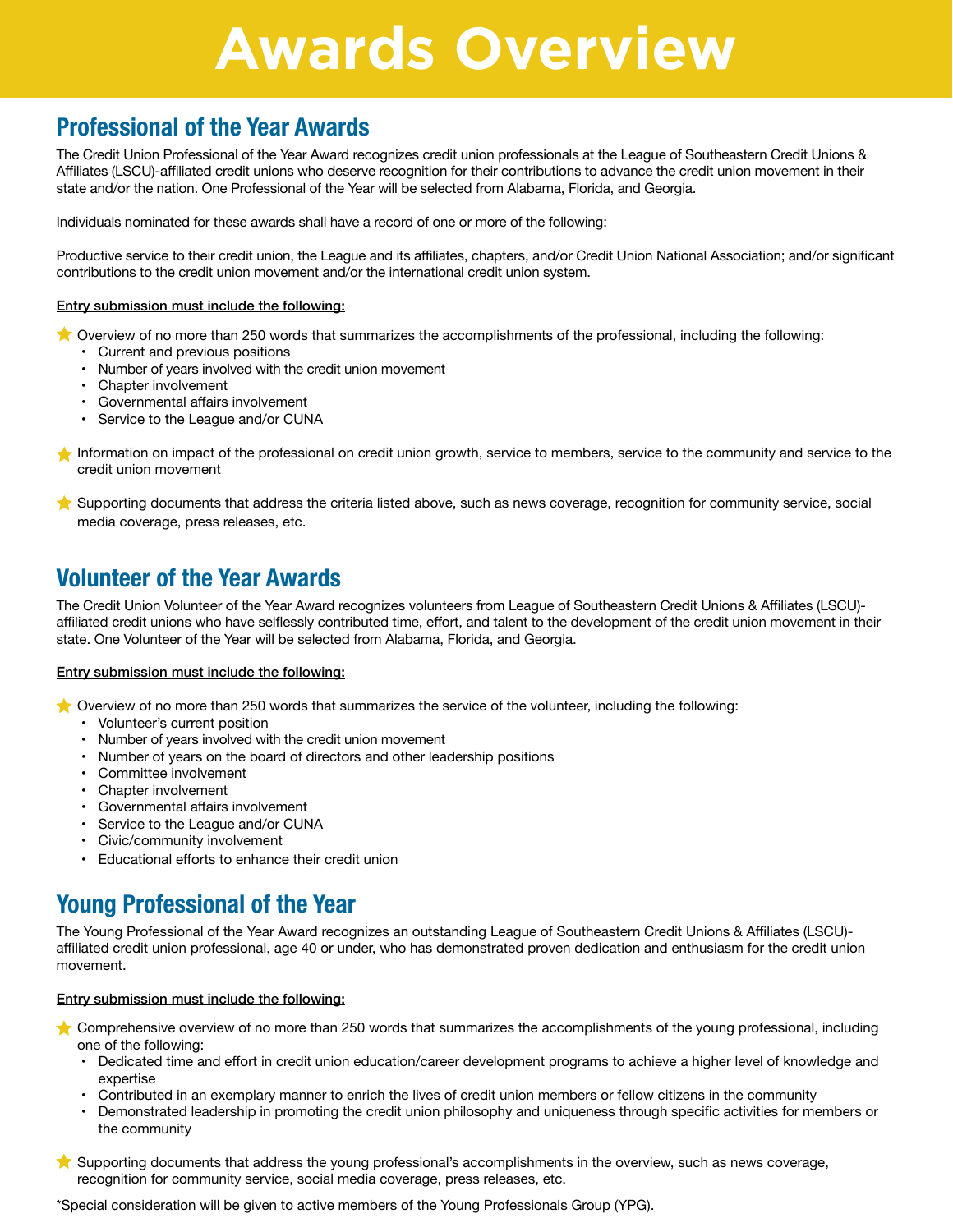## **Awards Overview**

### **Distinguished Service Award**

The Distinguished Service Award recognizes lifelong service to the credit union movement reaching beyond the natural person credit union.

Individuals who have a lengthy record of service to a League of Southeastern Credit Unions & Affiliates (LSCU)-affiliated Alabama, Florida, or Georgia credit union that is substantive and encompasses a productive, voluntary effort exceeding the duties of regular employment are eligible. A nominee's service record must reflect having produced a positive impact beyond an individual credit union. The recipient of this award will be inducted into the Credit Union House Hall of Leaders in Washington, D.C.

### Entry submission must include the following:

Overview of no more than 250 words that summarizes the individual's service to a specific credit union and impact on the chapter, state and/or national credit union movement, including the following:

- Current and previous positions at credit unions
- Number of years involved with the credit union movement
- Chapter involvement
- Governmental affairs involvement
- Service to the League and/or CUNA
- Professional honors
- Description of how service has positively impacted the chapter, state and/or national credit union movement

### **Credit Union of the Year Awards**

The Credit Union of the Year Award recognizes League of Southeastern Credit Unions & Affiliates (LSCU)-affiliated credit unions for their outstanding achievements in the various areas of day-to-day operations, financial prowess, and community outreach. The LSCU Awards Committee will award Credit Union of the Year Awards for each state. These awards will be judged based on credit union asset sizes in the following categories: up to \$100 million, \$100 - \$500 million, and over \$500 million.

#### Entry submission must include the following:

- Overview of no more than 250 words that summarizes the achievements of the credit union, including accomplishments in areas such as:
	- Financial strength and performance
	- New and improved services to members
	- New activities or programs
	- Financial literacy/education efforts
	- Community involvement
	- Community service
	- Legislative and grassroots advocacy
	- Public relations/marketing
- Supporting documents that address the above criteria, such as news coverage, recognition of community involvement, social media coverage, press releases, etc.

Supporting documents that address the criteria listed above, such as news coverage, recognition for community service, social media coverage, press releases, etc.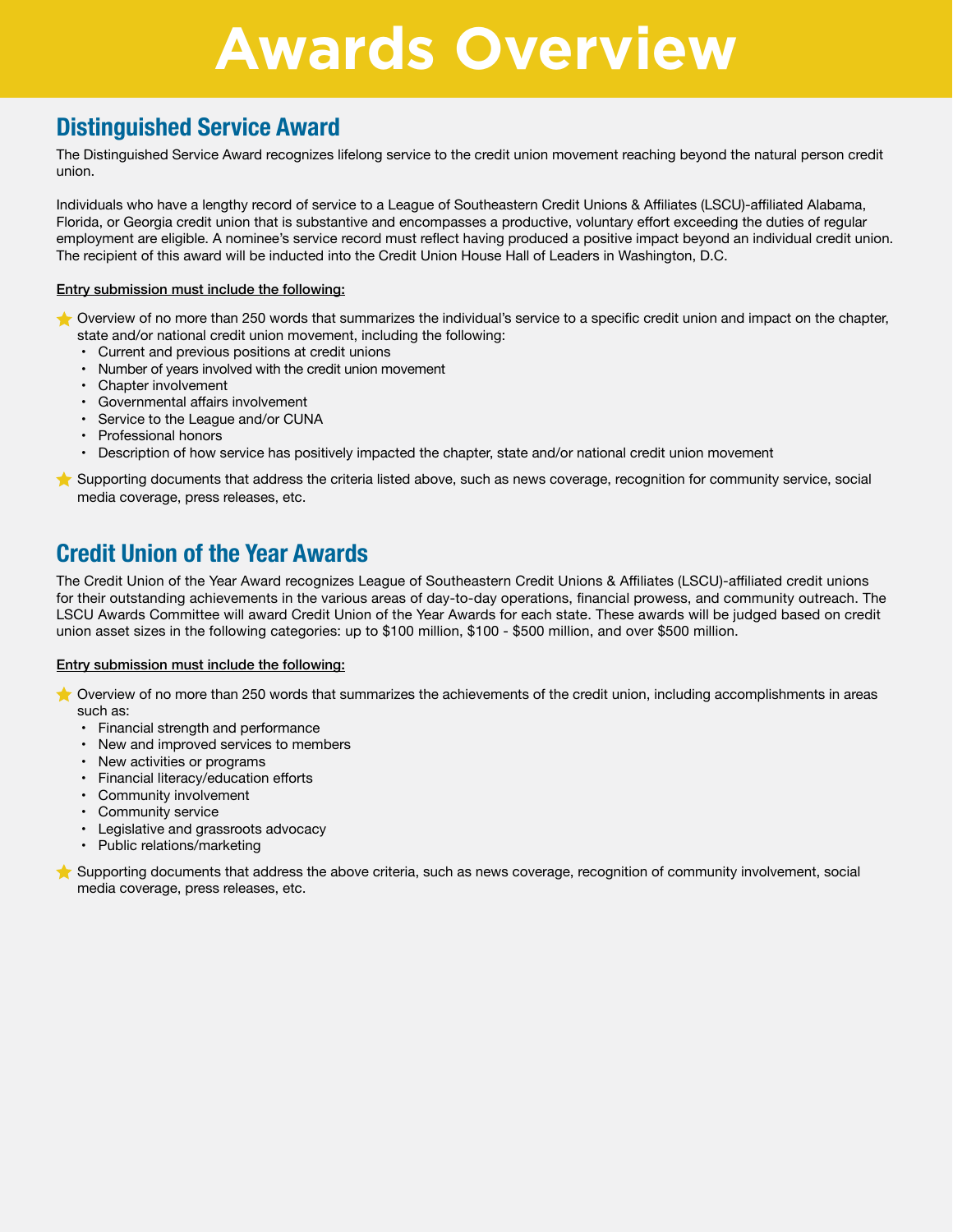## **Entry Submission Information**

## **Entry Requirements**

Please read these instructions carefully. To ensure efficient processing of submission materials, all entries must include:

- Completed entry form
- An overview of no more than 250 words that summarizes the achievements of the individual or credit union in each of the areas listed for each award
- Supporting documents that address the criteria listed in the description of each award, i.e. community involvement, press coverage, etc.

If the entry requirements are not met, the League will notify the submitter of such. If time permits, the entry may be resubmitted once requirements are met.

## **Entry Submission Deadline**

Entry submissions must be received by the LSCU no later than March 25, 2022. Send to:

LSCU Awards c/o Grace Newcombe League of Southeastern Credit Unions & Affiliates 22 Inverness Center Parkway, Suite 200 Birmingham, AL 35242

or electronically to [Awards@lscu.coop](mailto:Awards%40lscu.coop?subject=)

## **Online Entry Submission**

Submit your entry or nomination online! Online entry submission is now available and can be found at https://lscu.coop/comms/awards.php.

## **Video Entry Submission**

A video may be submitted in place of written documentation for any of the categories and must be no longer than two minutes and 30 seconds. Submit video links to [Awards@lscu.coop](mailto:Awards%40lscu.coop?subject=). If you choose to use the online entry form, the video file may also be uploaded there.

## **Selection Process**

All LSCU nominations/entries submitted will be reviewed by the LSCU Awards Committee, comprised of representatives from several LSCU member credit unions, with a focus on credit union and community improvement. This diverse group proposes the winner to the LSCU board of directors to be ratified on the basis of the nominations and supporting information received.

Any nomination submitted may be featured in various LSCU materials to demonstrate how credit unions and their leaders benefit their communities. Submission of a nomination indicates approval for the LSCU to use the nomination materials in its publications and advocacy efforts.

## **Award Presentation**

Award winners will be notified confidentially. Awards will be presented during the 2022 Southeast Credit Union Conference & Expo (SCUCE), which takes place June 15-17 in Orlando, Florida.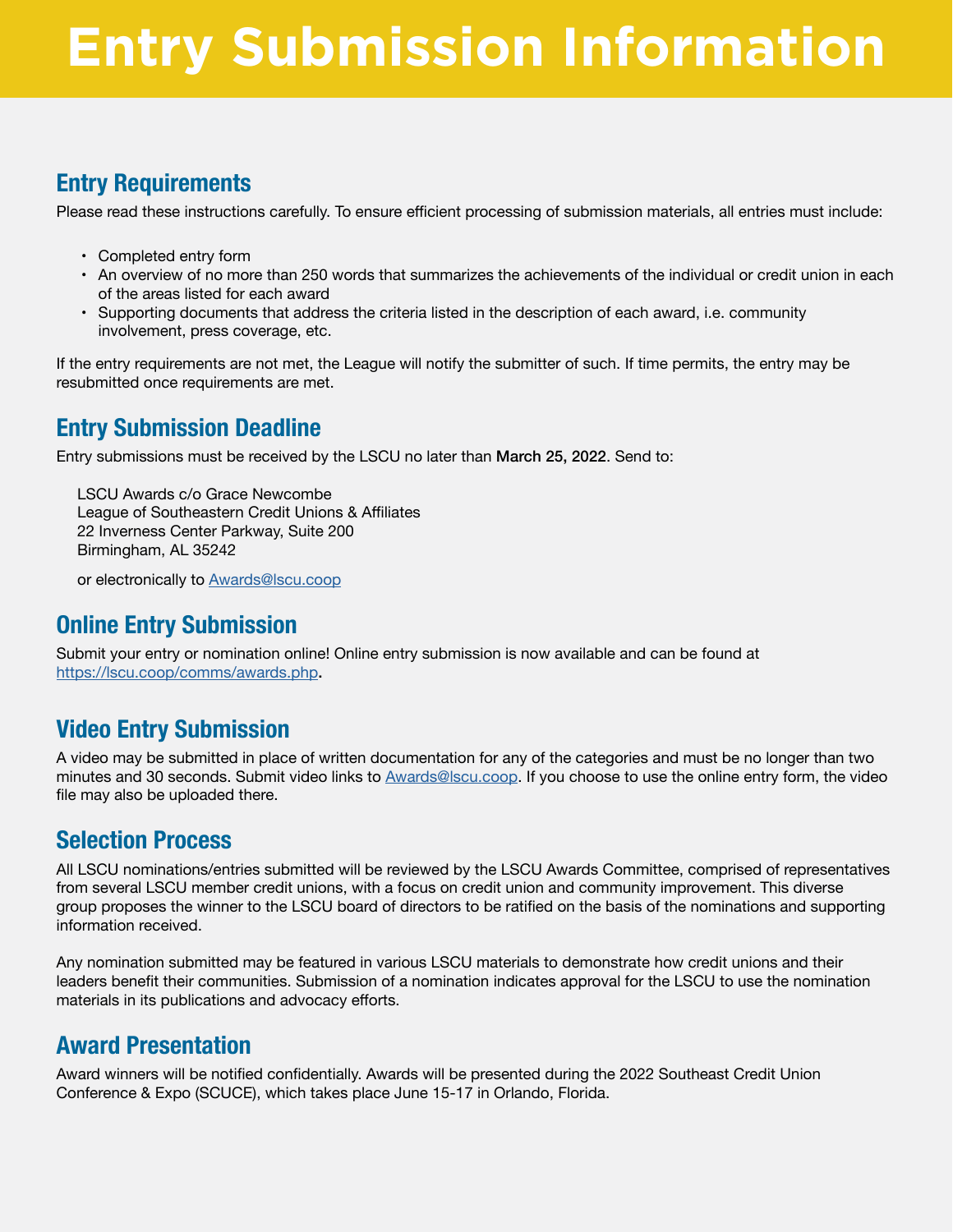# **Nomination Form\***

### **Check One:**

 $\Box$  Distinguished Service Award

 $\Box$  Young Professional of the Year

 $\square$  Professional of the Year  $\square$  Volunteer of the Year  $\square$  Distinguished Service Award  $\square$  Credit Union of the Year

Name of Nominated Individual or Credit Union (must be an LSCU-Affiliated Alabama, Florida, or Georgia credit union):

| Credit Union: <u>Question and Credit Union and Credit Union</u>                                                                                                                                                                |  |  |
|--------------------------------------------------------------------------------------------------------------------------------------------------------------------------------------------------------------------------------|--|--|
|                                                                                                                                                                                                                                |  |  |
|                                                                                                                                                                                                                                |  |  |
|                                                                                                                                                                                                                                |  |  |
| Position: New York State Contract of the Contract of the Contract of the Contract of the Contract of the Contract of the Contract of the Contract of the Contract of the Contract of the Contract of the Contract of the Contr |  |  |
| Name of Individual Submitting Nomination:                                                                                                                                                                                      |  |  |
|                                                                                                                                                                                                                                |  |  |
|                                                                                                                                                                                                                                |  |  |
|                                                                                                                                                                                                                                |  |  |
| Telephone: ( ) Fax: ( ) Fax: Email: Email: Email: Email: Email: Email: Email: Email: Email: Email: Email: Email: Email: Email: Email: Email: Email: Email: Email: Email: Email: Email: Email: Email: Email: Email: Email: Emai |  |  |

Instructions for submitting nomination materials are outlined in the "Entry Submission Information" section of this brochure. Nomination materials must be received by the LSCU by close of business on Friday, March 25, 2022. Entry submission items should be sent to: LSCU Awards, c/o Grace Newcombe, 22 Inverness Center Parkway, Suite 200, Birmingham, AL 35242. Submissions may also be emailed to [Awards@lscu.coop](mailto:Awards%40lscu.coop?subject=).

Contact Grace Newcombe ([grace.newcombe@lscu.coop\)](mailto:grace.newcombe%40lscu.coop?subject=) with questions or visit https://lscu.coop/comms/awards.php.

### **\*Online Entry Submission**

Submit your entry or nomination online! Online entry submission is available and can be found at <https://lscu.coop/comms/awards.php>.